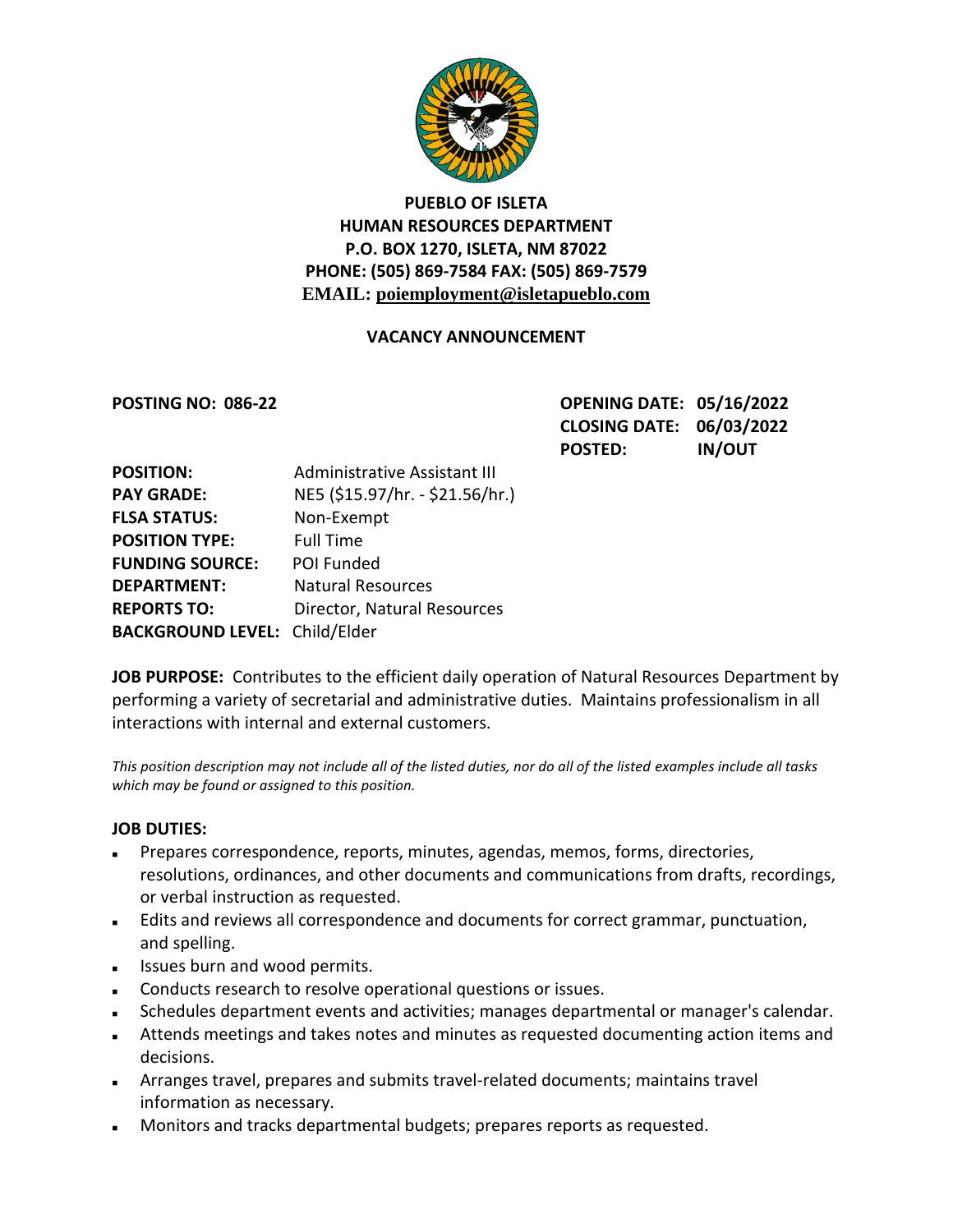- **Prepares purchase and payment requisitions and other pertinent paperwork for processing** payments; maintains financial records.
- Collects timesheets and leave information for data input, review, and approval by Director.
- Coordinates all daily work orders in conjunction with the Natural Resources Director, Program Managers and Staff Supervisors.
- Processes work order requests from community; communicates with customers who require work orders to insure completeness, clarity, and understanding of services requested.
- Collects, gathers, and downloads technical data from GIS, Excel, Project, and GPS mapping systems or programs for review by the Natural Resources Director.
- Answers incoming telephone calls, determines purpose of calls, and forwards calls to appropriate personnel or department, ensuring professional telephone etiquette.
- Screens incoming calls and correspondence; exercises judgment and responds accordingly; receives, sorts, logs, and routes mail.
- Greets internal and external customers and visitors; determines nature of business and announces to appropriate personnel maintaining professional and courteous demeanor.
- Works with other staff members on the scheduling of events and activities.
- Establishes and maintains an effective filing and retrieval system of departmental communication and information.
- Maintains and operates office machines, equipment, and computers. Performs or coordinates general maintenance and repair.
- Photocopies, collates, distributes, and files documents.
- Transmits outgoing faxes, and retrieves, logs, and distributes incoming faxes.
- **Maintains inventory of office supplies and picks up supplies from vendors.**
- Performs other duties as assigned.

## **SUPERVISION RESPONSIBILITIES:** N/A

# **MINIMUM QUALIFICATIONS/REQUIREMENTS:**

- High School Diploma/GED.
- Five years related administrative experience.
- Valid New Mexico driver's license with ability to meet Pueblo of Isleta liability insurance requirements and maintain eligibility for insurance.
- Must be able to pass background check, with NO prior convictions of any felonies.
- Must be able to comply with the Pueblo of Isleta Drug Free Workplace policies. Must have fingerprinting completed prior to employment.

# **KNOWLEDGE, SKILL AND ABILITY REQUIREMENTS:**

- Knowledge of business English, proper spelling, grammar, punctuation, and basic arithmetic.
- Knowledge of office functions, procedures, and policies.
- Skill in operating various word-processing, spreadsheets and database software programs.
- Skill in treating internal and external customers with tact, courtesy, and respect.
- **Ability to maintain confidentiality.**
- Ability to interact and maintain good working relationships with individuals of varying social and cultural backgrounds.